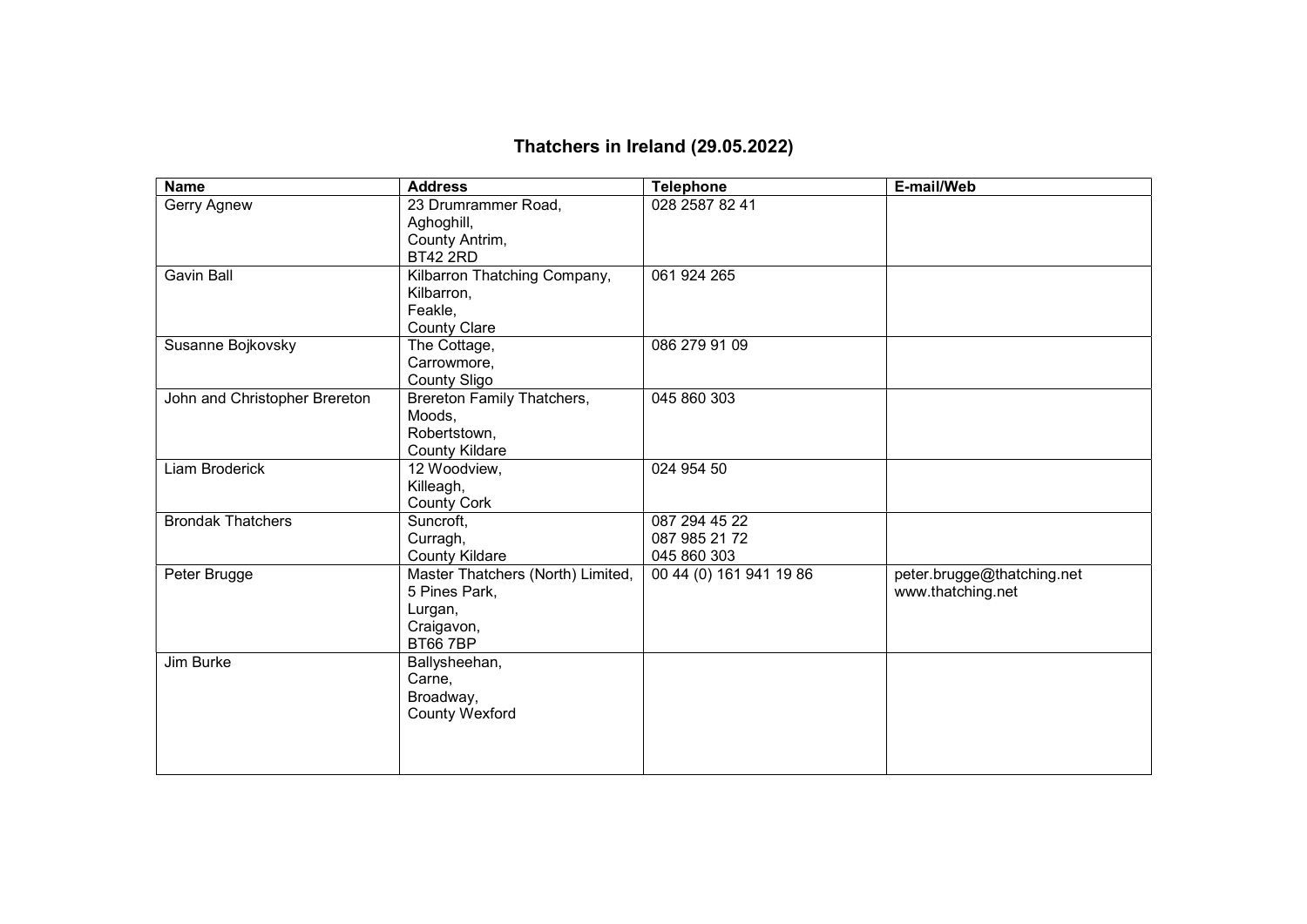| <b>Brian Byrne</b>                        | 6 McNally Park,<br>Castlederg,<br>County Tyrone,<br><b>BT817UW</b>                       | 028 8467 04 79 |  |
|-------------------------------------------|------------------------------------------------------------------------------------------|----------------|--|
| <b>Peter Childs</b>                       | 27 Ardara Wood,<br>Tullyallen,<br>Drogheda,<br>County Louth                              | 087 286 36 02  |  |
| Gay Clarke                                | Cuckoo's Nest,<br>Barna,<br><b>County Galway</b>                                         |                |  |
| Ernie Clyde                               | Clyde & Reilly,<br>The Hermitage,<br>Roemill Road,<br>Limavady,<br><b>County Derry</b>   | 028 7772 21 66 |  |
| Stephen Coady                             | Irish Master Thatchers Limited,<br>64 Shenick Road,<br>Skerries,<br><b>County Dublin</b> | 01 849 42 52   |  |
| Murty Coinyn                              | Derrin Park,<br>Enniskillen,<br>County Fermanagh                                         |                |  |
| John Conlin                               | Mucknagh,<br>Glassan,<br>Athlone,<br><b>County Westmeath</b>                             | 090 285 784    |  |
| Seamus Conroy                             | Clonaslee,<br><b>County Laois</b>                                                        | 0502 481 56    |  |
| Simon Cracknell;<br><b>Michael Curtis</b> | Cool Mountain Thatchers,<br>Cool Mountain West,<br>Dunmanaway,<br><b>County Cork</b>     | 086 349 05 91  |  |
| <b>Craigmor Thatching Services</b>        | Tullyavin,<br>Redcastle,<br><b>County Donegal</b>                                        | 086 393 93 60  |  |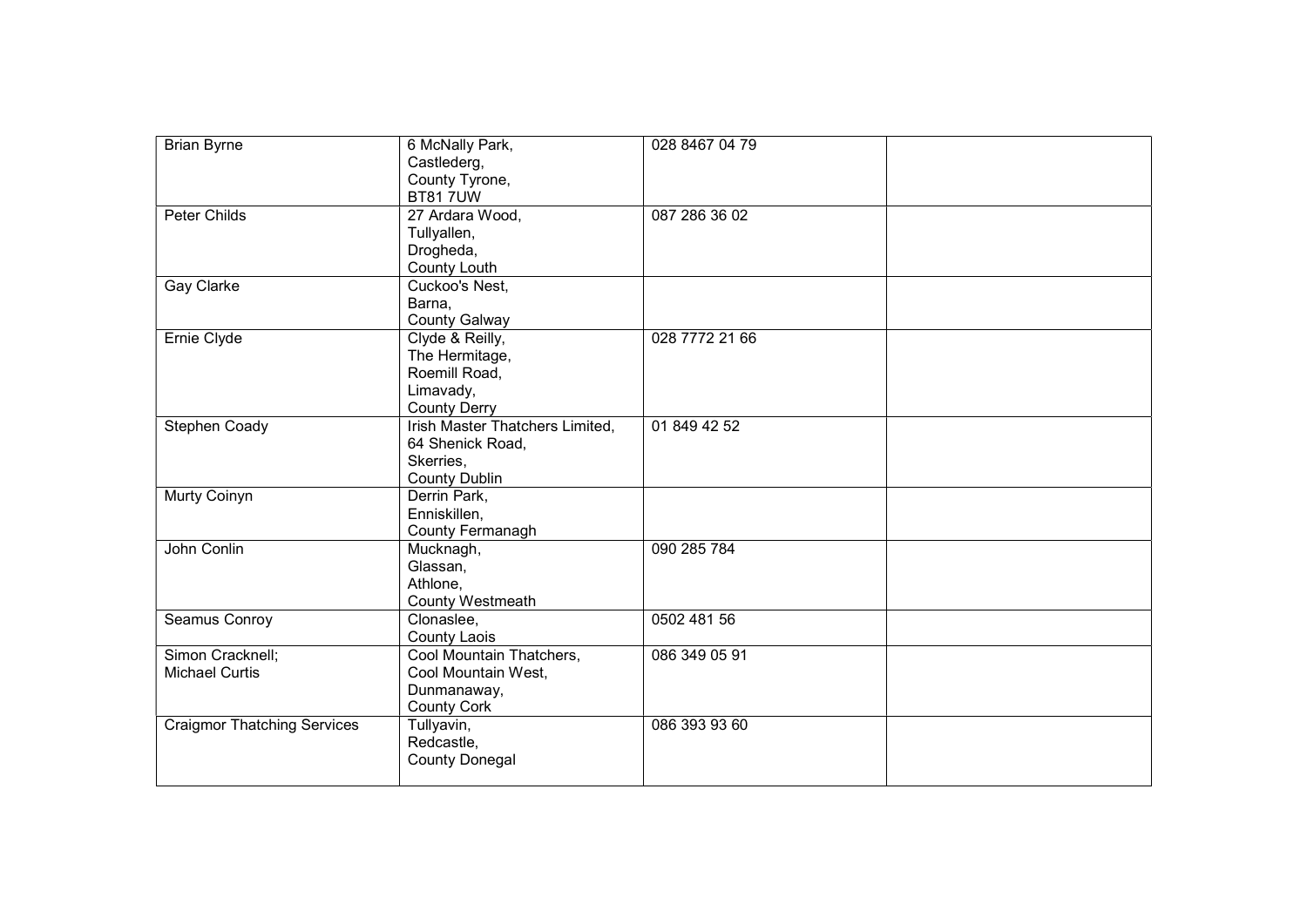| John Cunningham        | Carrick,                    |               |                              |
|------------------------|-----------------------------|---------------|------------------------------|
|                        | <b>County Donegal</b>       |               |                              |
| <b>Trevor Doherty</b>  | The Thatch Company,         | 058 473 35    | info@thatchco.com            |
|                        | Lackendarra,                | 086 243 30 54 |                              |
|                        | Ballinamult,                |               |                              |
|                        | <b>County Waterford</b>     |               |                              |
| James Dillon           | Harpoonstown,               | 085 727 17 40 | jamesfrancisdillon@gmail.com |
|                        | Bridgetown,                 |               |                              |
|                        | <b>County Wexford</b>       |               |                              |
| <b>Emmett Dolan</b>    | Midland Thatching Services, | 086 302 28 06 | info@midlandthatching.com    |
|                        | Kilcormac,                  |               | www.midlandthatching.com     |
|                        | Birr,                       |               |                              |
|                        | <b>County Offaly</b>        |               |                              |
| <b>Thomas Donnelly</b> | Dernascobe,                 |               |                              |
|                        | Augher,                     |               |                              |
|                        | <b>County Tyrone</b>        |               |                              |
| Philip Doran           | Cappalinnan,                | 087 213 83 54 | phil@philipdoranthatcher.ie  |
|                        | Rathdowney,                 |               | www.philipdoranthatcher.ie   |
|                        | Portlaoise,                 |               |                              |
|                        | <b>County Laois</b>         |               |                              |
| Liam Doyle             | Ballinroy West,             |               |                              |
|                        | Tralee,                     |               |                              |
|                        | <b>County Kerry</b>         |               |                              |
| Joe and Anthony Duggan | Liscaninane,                | 091 798 094   |                              |
|                        | Claregalway,                |               |                              |
|                        | <b>County Galway</b>        |               |                              |
| John Egan              | Ballymorris,                | 061 357 118   |                              |
|                        | Cratloe,                    |               |                              |
|                        | <b>County Clare</b>         |               |                              |
| <b>Butch Elliott</b>   | 26 Tamnaarinney Road,       |               |                              |
|                        | Cookstown,                  |               |                              |
|                        | <b>County Tyrone</b>        |               |                              |
| Anthony Fanning        | Convent Lane,               |               |                              |
|                        | Skerries,                   |               |                              |
|                        | <b>County Dublin</b>        |               |                              |
|                        |                             |               |                              |
|                        |                             |               |                              |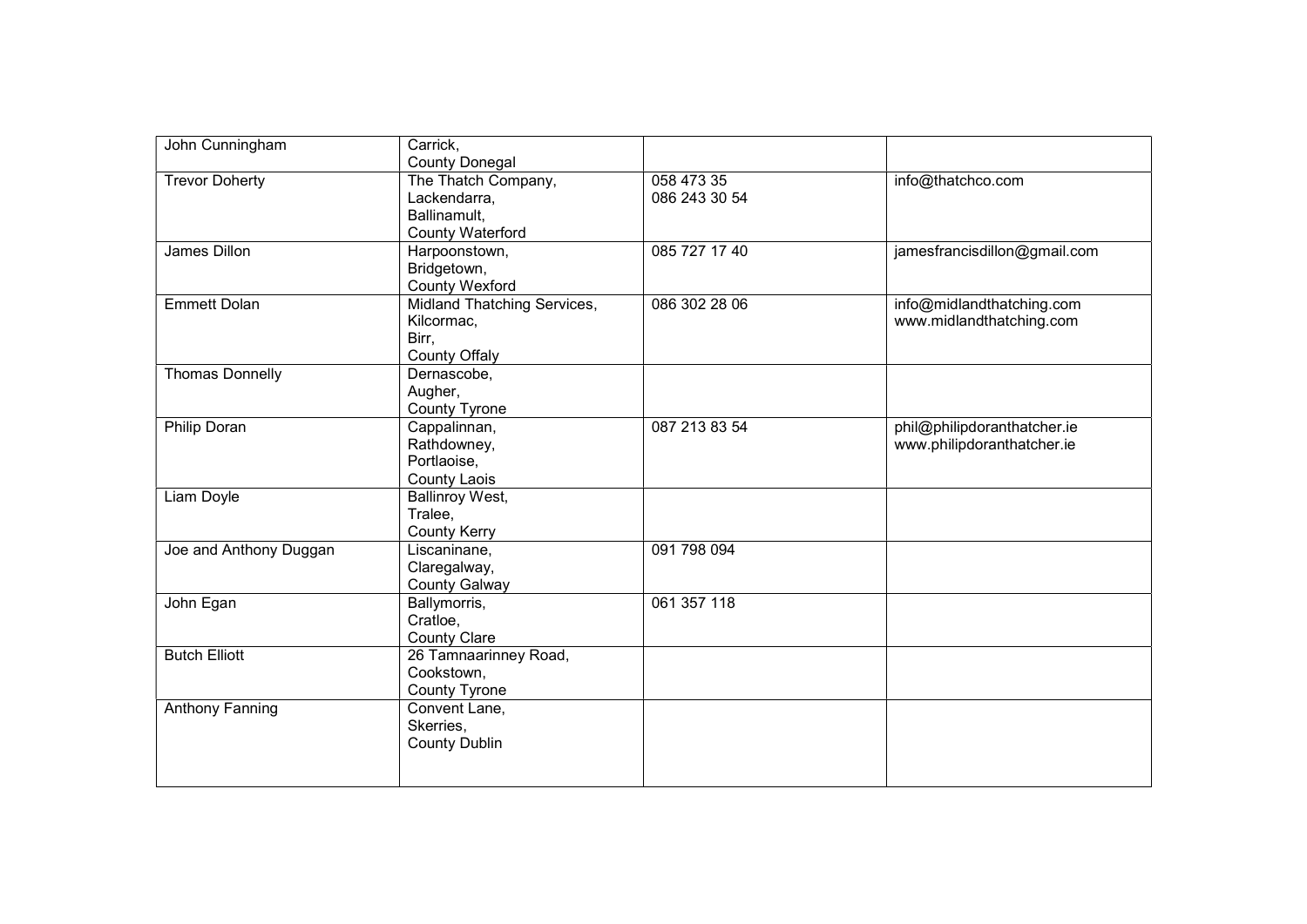| <b>Martin Fanning</b> | 11 The Rise,<br>Balrothery,    | 01 841 11 85   |                                                              |
|-----------------------|--------------------------------|----------------|--------------------------------------------------------------|
|                       | <b>County Dublin</b>           |                |                                                              |
| James Feeney          | Fennor,                        | 049 854 15 19  |                                                              |
|                       | Oldcastle                      | 086 814 35 19  |                                                              |
|                       | <b>County Meath</b>            |                |                                                              |
| <b>Robert Feerick</b> | 84 Lower Dominick Road,        |                |                                                              |
|                       | Pouladuff,                     |                |                                                              |
|                       | Cork                           |                |                                                              |
| Ronan Finn            | <b>Finn Thatching Services</b> | 086 892 33 34  | finnthatchingservices@gmail.com<br>www.thatchingservices.com |
| Fergal Gallagher      | Fintra Road,                   |                |                                                              |
|                       | Killybegs,                     |                |                                                              |
|                       | <b>County Donegal</b>          |                |                                                              |
| David Gallery         | MIDAS Thatching,               | 087 666 66 23  |                                                              |
|                       | Druminav,                      |                |                                                              |
|                       | Feakle,                        |                |                                                              |
|                       | <b>County Clare</b>            |                |                                                              |
| Kenneth Gamble        | 42 Edenmore Road,              | 028 7772 20 51 |                                                              |
|                       | Limavady,                      | 077 4651 45 36 |                                                              |
|                       | County Derry,                  | 087 6877 34 54 |                                                              |
|                       | <b>BT49 0NG</b>                |                |                                                              |
| Frank Gilligan        | Tievebunnan,                   | 028 6867 82 41 |                                                              |
|                       | Belcoo,                        |                |                                                              |
|                       | County Fermanagh               |                |                                                              |
| <b>Mick Grimes</b>    | Coonagh,                       | 087 187 3987   | rivershannonthatching@gmail.com                              |
|                       | Ennis Road,                    |                | https://rivershannonreedcutters.com/                         |
|                       | Limerick,                      |                |                                                              |
|                       | <b>County Limerick</b>         |                |                                                              |
| Jim Halpin            | Isle Raroo,                    | 061 446 878    |                                                              |
|                       | Ballysimon Road,               |                |                                                              |
|                       | <b>County Limerick</b>         |                |                                                              |
| Michael Hardiman      | Castletown,                    | 094 954 67 03  |                                                              |
|                       | Cross,                         |                |                                                              |
|                       | County Mayo                    |                |                                                              |
| Phillippe Homburger   | Letterfrack,                   | 095 419 53     |                                                              |
|                       | <b>County Galway</b>           |                |                                                              |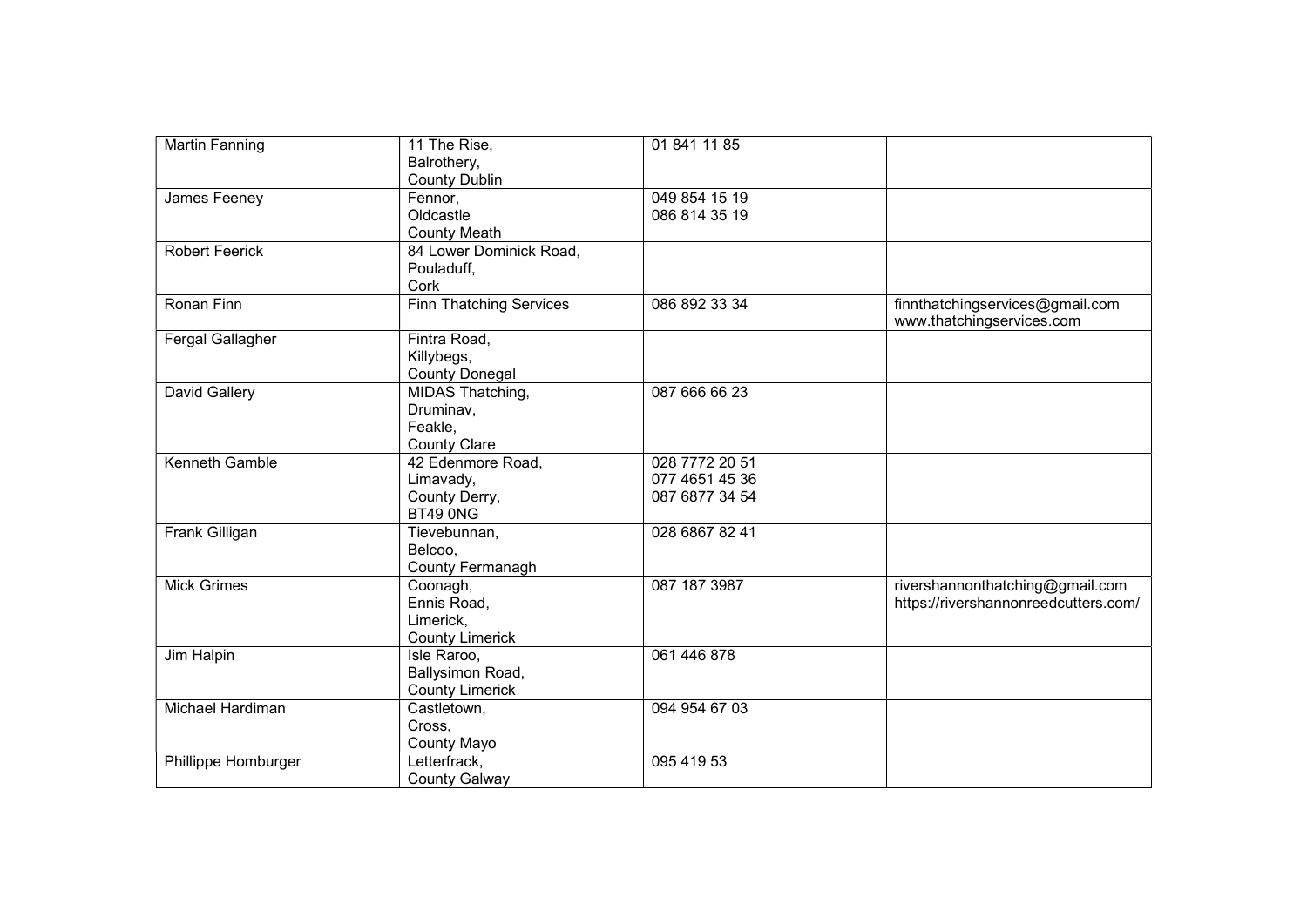| Paul Johnson              | The Thatch,              | 087 670 40 49 | johnson@eircom.net         |
|---------------------------|--------------------------|---------------|----------------------------|
|                           | O'Donnell's Cross.       | 061 925 909   | www.thatchingireland.com   |
|                           | Corlea Mor,              |               |                            |
|                           | Flagmount,               |               |                            |
|                           | <b>County Clare</b>      |               |                            |
| David Keane               | Moneen,                  | 094 902 25 01 |                            |
|                           | Castlebar,               |               |                            |
|                           | County Mayo              |               |                            |
| Joseph Kelly              | St. Christopher,         |               |                            |
|                           | Tagoat,                  |               |                            |
|                           | <b>County Wexford</b>    |               |                            |
| <b>Matthew Kelly</b>      | Bigwood,                 |               |                            |
|                           | Mullinavat,              |               |                            |
|                           | <b>County Kilkenny</b>   |               |                            |
| <b>Ivor Kilpatrick</b>    | The Common,              | 074 914 5671  |                            |
|                           | Raphoe,                  | 087 906968    |                            |
|                           | <b>County Donegal</b>    |               |                            |
| James Lee (c/o John Egan) | Ballymorris,             | 061 357 118   |                            |
|                           | Cratloe,                 |               |                            |
|                           | <b>County Clare</b>      |               |                            |
| Jimmy Lenehan             | The Thatch,              | 056 777 59 02 | jimmylenehan01@hotmail.com |
|                           | Bleach Road,             | 087 273 63 90 |                            |
|                           | <b>County Kilkenny</b>   |               |                            |
| Joe Leonard & Sons        | Esker,                   | 043 233 38    |                            |
|                           | Killoe,                  | 087 998 07 51 |                            |
|                           | County Longford          |               |                            |
| Mary Lyng                 | Portnahully,             | 051 386 149   |                            |
|                           | Carrigeen,               | 086 806 57 74 |                            |
|                           | <b>County Kilkenny</b>   |               |                            |
| Peter McMurray            | Ballygarry,              | 094 954 39 77 | peter_mcmurray@hotmail.com |
|                           | Partry,                  | 086 887 29 83 |                            |
|                           | County Mayo              |               |                            |
| <b>Tom McNally</b>        | Lullymore Heritage Park, | 045 870 136   |                            |
|                           | Rathangan,               |               |                            |
|                           | <b>County Kildare</b>    |               |                            |
|                           |                          |               |                            |
|                           |                          |               |                            |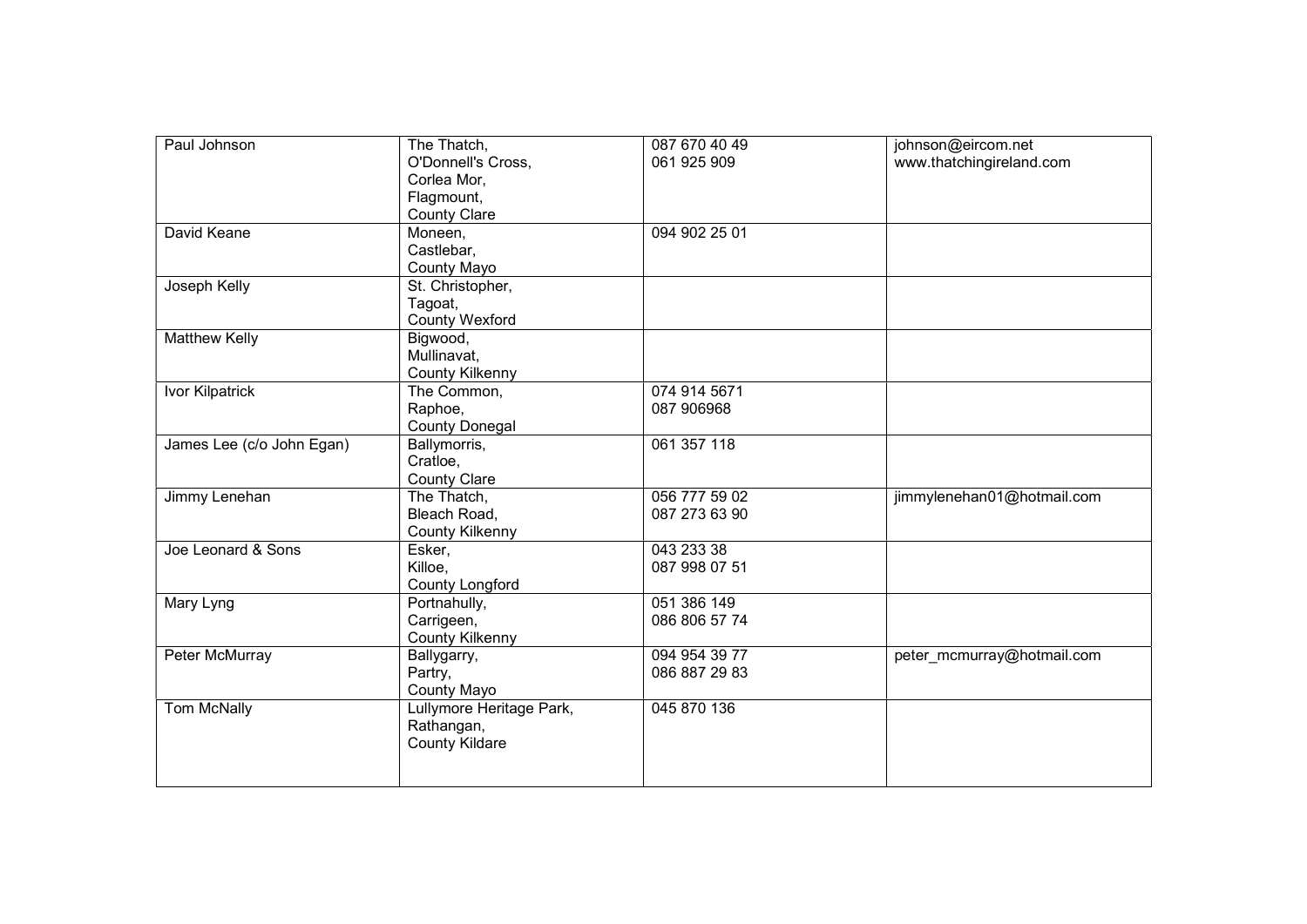| Michael Martyn        | Dungaire,<br>Kinvara,<br><b>County Galway</b>                                         |                              |                        |
|-----------------------|---------------------------------------------------------------------------------------|------------------------------|------------------------|
| <b>Anthony Moran</b>  | 16 Suir Crescent,<br>Mooncoin,<br><b>County Kilkenny</b>                              | 051 895 557                  |                        |
| James Moran           | Church View,<br>Headford,<br><b>County Galway</b>                                     |                              |                        |
| Kevin Mulhern         | Beleek,<br>Enniskillen,<br>County Fermanagh                                           |                              |                        |
| <b>Patrick Mullen</b> | Clynaeh,<br>Carraroe,<br><b>County Galway</b>                                         | 091 572 205                  |                        |
| Pat & Jim Mulligan    | Mountscribe,<br>Kinvara,<br><b>County Galway</b>                                      | 091 637 608                  |                        |
| Paddy Mullins         | Carraroe,<br><b>County Galway</b>                                                     |                              |                        |
| Thomas O'Byrne        | Tom The Thatcher,<br>41 Townparks,<br>Navan,<br><b>County Meath</b>                   |                              |                        |
| Thomas O'Coileain     | Irish Reed Supply Company,<br>Knocknaskeha,<br>Meelick,<br><b>County Clare</b>        | 061 454 096<br>087 639 39 59 |                        |
| Kyran O'Grady         | Leon Folly,<br>Knockrobin,<br>Wicklow,<br><b>County Wicklow</b>                       | 0404 968 46<br>087 257 54 00 | kyranogrady@eircom.net |
| Richard O'Loideoin    | Munster Thatching Services,<br>Newtownshandrum,<br>Charleville,<br><b>County Cork</b> | 063 729 10<br>087 204 32 37  |                        |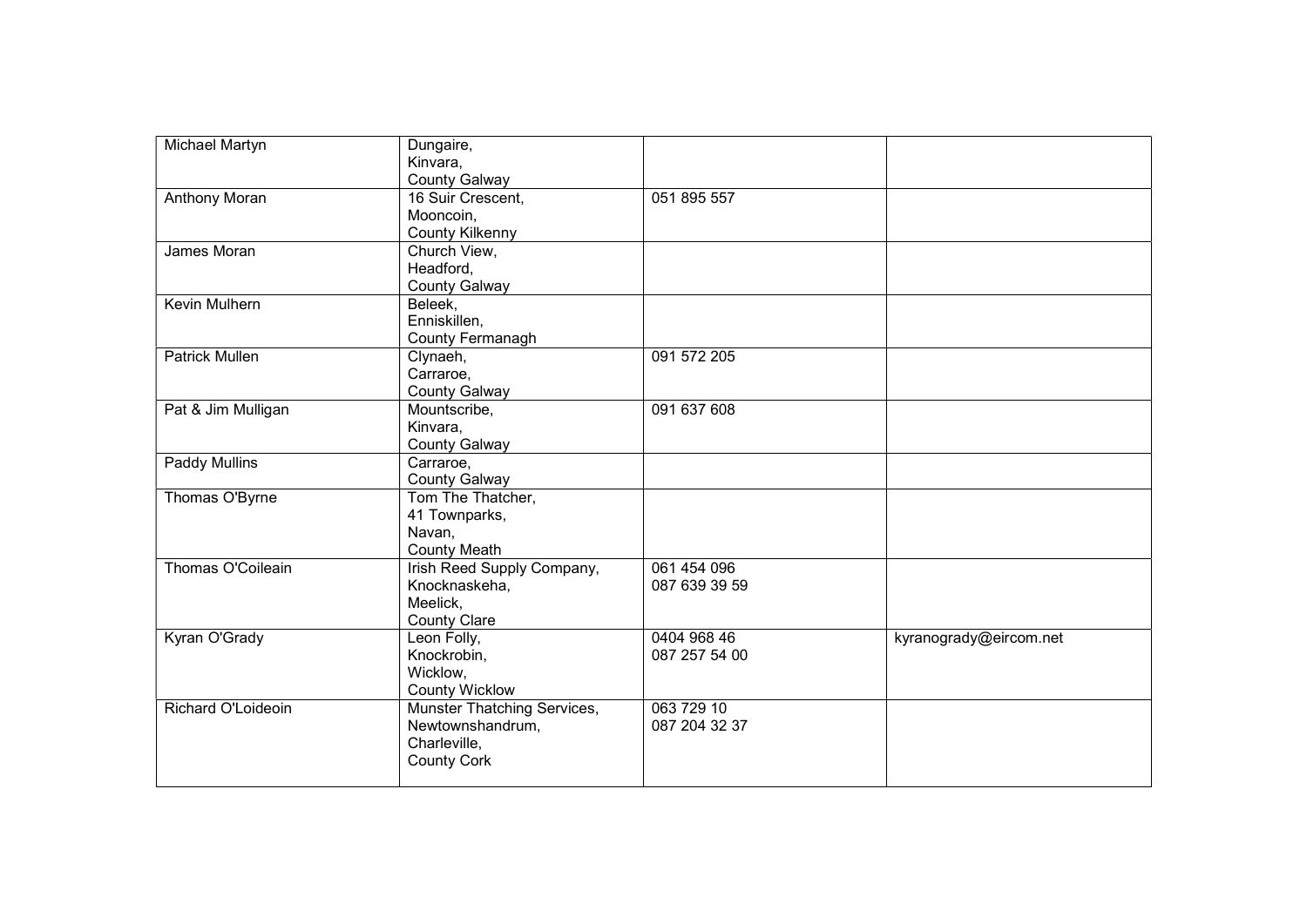| Hugh O'Neill                  | Tir na Fhia,<br>Lettermore,<br>Connemara,<br><b>County Galway</b>         | 091 551 239                    |                               |
|-------------------------------|---------------------------------------------------------------------------|--------------------------------|-------------------------------|
| <b>Patrick Peril</b>          | Coonagh,<br>Ennis Road,<br>Limerick                                       | 061 325 783                    |                               |
| Pat Pettit                    | Ballycushlane,<br>Broadway,<br><b>County Wexford</b>                      | 053 913 12 58                  |                               |
| John Power                    | Portnahully,<br>Carrigeen,<br><b>County Kilkenny</b>                      | 051 386 149<br>086 806 57 74   |                               |
| Dermot Redmond                | Torbay,<br>Saint John's Road,<br>Wexford,<br><b>County Wexford</b>        | 053 912 37 97<br>087 245 14 79 |                               |
| David Richings                | West Cork Thatching,<br>Coolmountain,<br>Dunmanway,<br><b>County Cork</b> | 086 127 85 75                  | westcorkthatching@gmail.com   |
| Paul Rippon                   | Ardtrasna,<br>Ballinful,<br><b>County Sligo</b>                           | 071 633 76                     |                               |
| <b>Brian Simpson</b>          | 51 Quay Street,<br>Skerries,<br>Fingal,<br><b>County Dublin</b>           | 01 849 42 24<br>087 239 63 45  | briansimpsonthatcher@yahoo.ie |
| Kevin Stockdale               | Drim,<br>Glencolmcille,<br><b>County Donegal</b>                          |                                |                               |
| <b>Thatch Masters Limited</b> | Ballykilduff,<br>Portnoo,<br><b>County Donegal</b>                        | 074 954 52 95                  | info@thatchmasters.ie         |